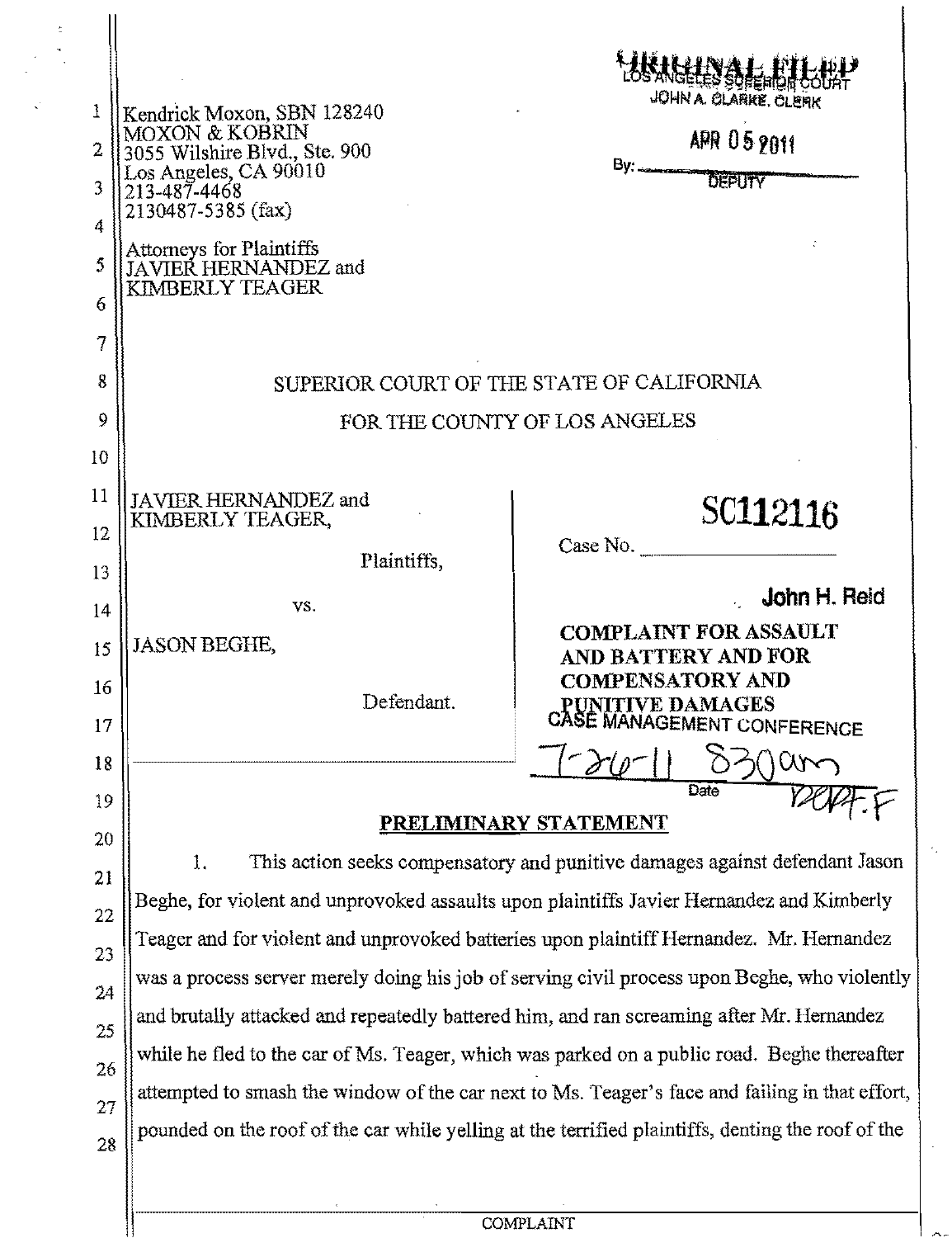| 1              | car with his fists.                                                                       |
|----------------|-------------------------------------------------------------------------------------------|
| $\overline{2}$ |                                                                                           |
| 3              | <b>PARTIES</b>                                                                            |
| 4              | 2.<br>Plaintiff Javier Hernandez ("Hernandez") is an individual and is a resident of      |
| 5              | Los Angeles County.                                                                       |
| 6              | Plaintiff Kimberly Teager ("Teager") is an individual and is a resident of Los<br>3.      |
| 7              | Angeles County.                                                                           |
| 8              | Defendant Jason Beghe ("Beghe") is an individual and is a resident of Los<br>4.           |
| 9              | Angeles County.                                                                           |
| 10             |                                                                                           |
| 11             | <b>JURISDICTION</b>                                                                       |
| 12             | 5.<br>This action is within the jurisdiction of this Court pursuant as an unlimited       |
| 13             | civil action alleging personal injury, seeking in excess of \$25,000. Each of the parties |
| 14             | resides in Los Angeles County.                                                            |
| 15             |                                                                                           |
| 16             | <b>STATEMENT OF FACTS</b>                                                                 |
| 17             | 6.<br>In early 2009, Plaintiff Javier Hernandez was self-employed as an                   |
| 18             | independent process server, working primarily through the firm of Nationwide Legal        |
| 19             | Support, located in Tarzana, California.                                                  |
| 20             | On or about April 20, 2009, Nationwide Legal Support, where Ms. Teager<br>7.              |
| 21             | was employed, received an order to serve a civil deposition subpoena on Mr. Beghe. Ms.    |
| 22             | Teager had never before heard of Beghe, had no knowledge of who Beghe was and had no      |
| 23             | knowledge of the nature of the case in which the subpoena was to be served. Ms. Teager    |
| 24             | assigned the service job to Mr. Hernandez, an independent process server and also her     |
| 25             | boyfriend. Mr. Hernandez also had never previously heard of Beghe, and had no             |
| 26             | knowledge of the nature of the case in which the deposition subpoena was to be served.    |
| 27             | 8.<br>On April 21, 2009, in order to serve the deposition subpoena on Mr. Beghe,          |
| 28             | Mr. Hernandez and Ms. Teager traveled in Ms. Teager's car to Beghe's residence in Malibu, |
|                |                                                                                           |

2 COMPLAINT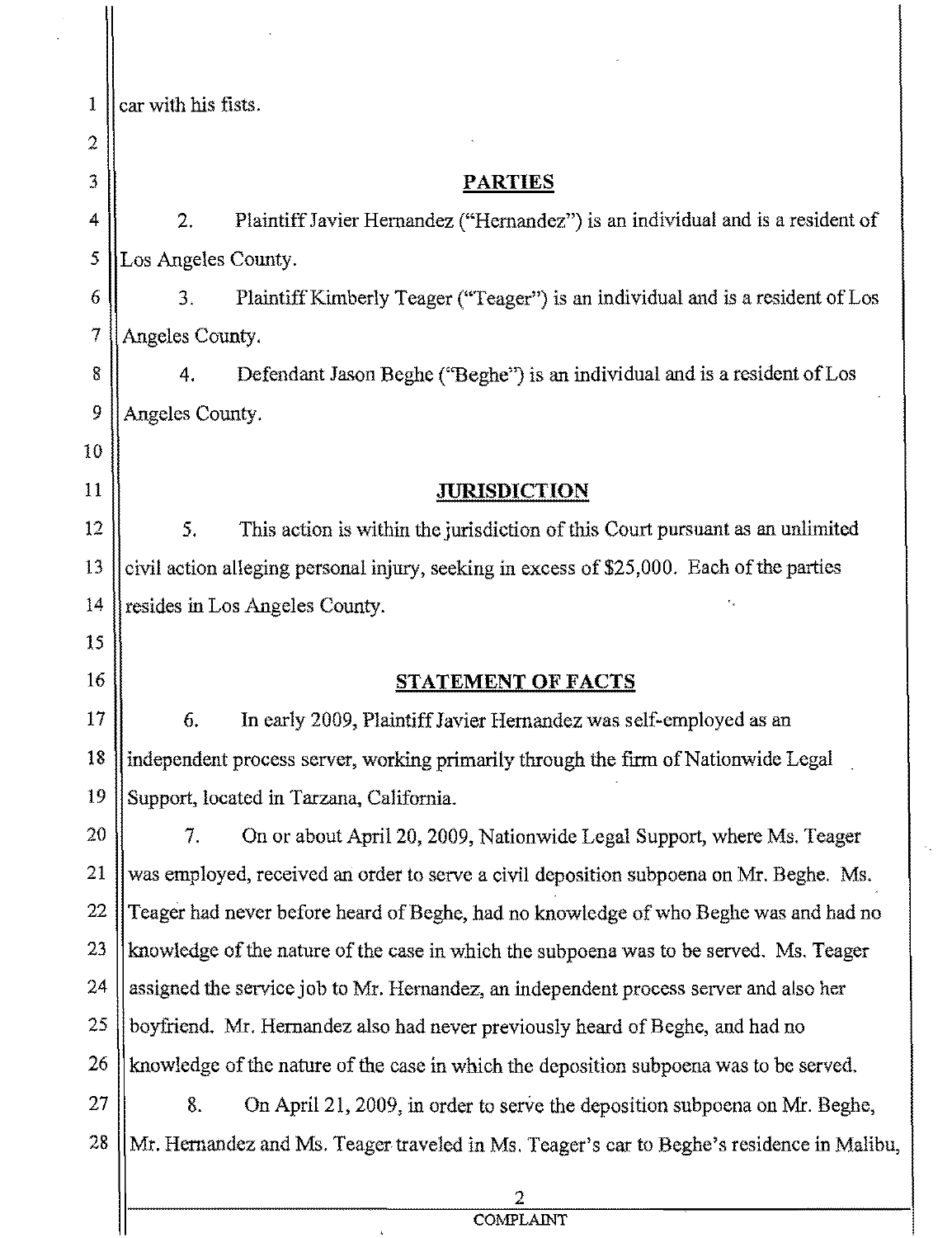$1$  || California. Ms. Teager parked her car on the street outside Beghe's home, while Mr. 2 Hernandez walked up Beghe's driveway with the subpoena. Mr. Hernandez handed Beghe 3 the subpoena, but he handed it back and refused to take it. Mr. Hernandez accordingly 4 placed the subpoena on the windshield of Mr. Beghe's car as Beghe watched and told Beghe 5 he was leaving it on the windshield for him. Mr. Hernandez then simply turned and began to 6 || walk away.

7 9. Beghe became enraged, and ran down the driveway after Mr. Hernandez. 8 || Beghe reached him and struck Mr. Hernandez in the back of his head with his hand or fist, 9 || knocking Mr. Hernandez' phone out of his hand onto the ground. Beghe repeatedly punched 10 || Mr. Hernandez in the back including "kidney punches" and on the back of his head as he 11 tried to escape. Frightened and hurt, Mr. Hernandez picked up his phone and ran down the 12 driveway to escape further battery. However, Beghe continued to run after and threaten him 13 || and was now accompanied by several dogs, some of which were large and threatening, that 14 barked at and surrounded Mr. Hernandez. Mr. Hernandez was terrified and tried to flee from 15 Beghe whom Mr. Hernandez reasonably believed intended to inflict upon him further harm  $16$  || and injury.

17 10. Ms. Teager watched this scene in horror from outside her car where she was 18 waiting for Mr. Hernandez, parked across the street from Beghe's property. Mr. Hernandez 19 || reached the car and jumped into the passenger side. Ms. Teager jumped into the driver's side  $20$  || and locked the doors as the dogs swarmed around the car. Beghe ran to the driver's side 21 | window and repeatedly struck it with his fists and forearm mere inches from Ms. Teager's 22 || face, attempting to smash the driver's side window. She was terrified she was going to be 23 || hurt. Beghe continued his attack, and screaming at Ms. Teager and Mr. Hernandez. Unable  $24$  || to break the driver's side window's tempered glass, Beghe pounded on the roof with his fist 25  $\parallel$  so hard that it put a dent in the car roof. Ms. Teager quickly drove away, fleeing the attack.

 $26$  || 11. Ms. Teager drove to the local Sheriff's Department office, where Mr. 27 Hernandez made a report of the incident, during which time he remained in a state of fear,  $28$  || upset and confusion.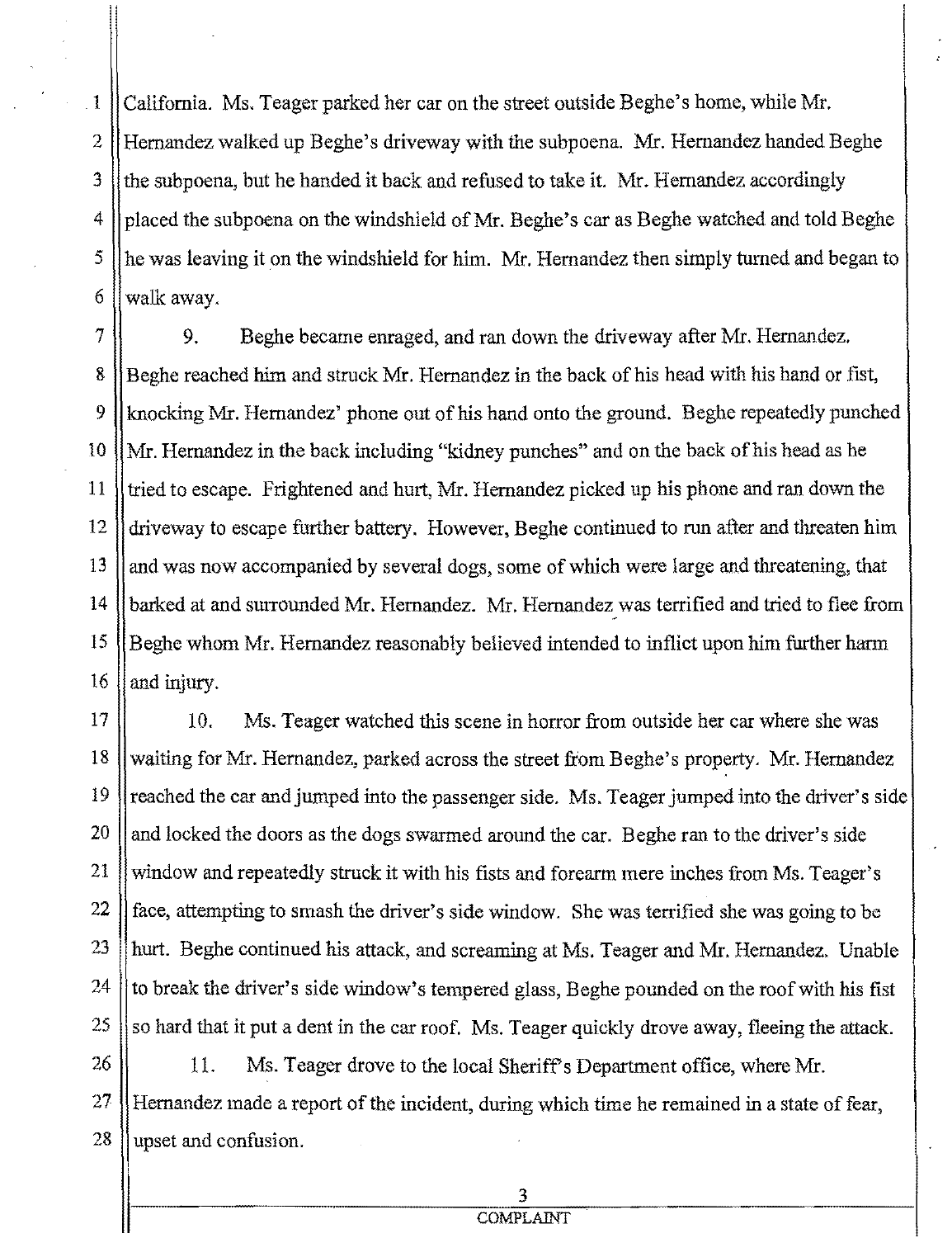1 | 12. Mr. Hernandez was in substantial pain with headaches and backaches where he 2 had been punched, and after making the police report, Ms. Teager drove him to a local 3 hospital where tests were performed to assure he did not havc serious injuries requiring 4 hospitalization. The hospital, doctors and medical workers kept Mr. Hernandez most of the  $\frac{5}{1}$  lnight and sent him bills of over \$15,000. The hospital gave him strong painkillers at the 6 hospital and more to take home with him.

7 13. The next day Mr. Hernandez had severe headaches and his back hurt where he 8 | had been punched and where a bruise had appeared overnight. He was very sore and upset 9 || that next day and unable to work. His pains continued for some time.

10 14. When Mr. Hernandez went back to serving process, he was no longer 11 Comfortable doing it, was always looking over his shoulder and was terrified of being 12 || attacked again. His fear overwhelmed him and he could no longer serve process. He 13 Supped trying to serve process soon after this incident, and found other work.

14 15. Both plaintifiS experienced severe emotional distress, mental anguish and fear 15  $\parallel$  arising out of the assault and battery of Beghe.

16 || 16. Beghe subsequently was criminally charged for the battery upon Mr. 17 Hernandez. He was convicted and paid some partial restitution and assessments of costs and 18 fines following his conviction.

19

20

21

## FIRST CAUSE OF ACTION

# By both plaintiffs, for assault

22  $\|\cdot\|$  17. Plaintiffs re-allege and incorporate by reference paragraphs 1 through 16.

23 | 18. Beghe placed both defendants in great and reasonable fear that they would be 24 || battered and immediately injured by his acts described above, including striking Mr. 25 || Hernandez numerous times; running after Mr. Hernandez with dogs; running after Mr.  $26$  ||Hernandez yelling and striking him – including across a public street; attempting to smash in  $27$  || the window of Ms. Teager's car inches from her face where she was sitting in the driver's  $28$  seat of the car; pounding on the roof of the car with his fist and denting the roof in his rage

4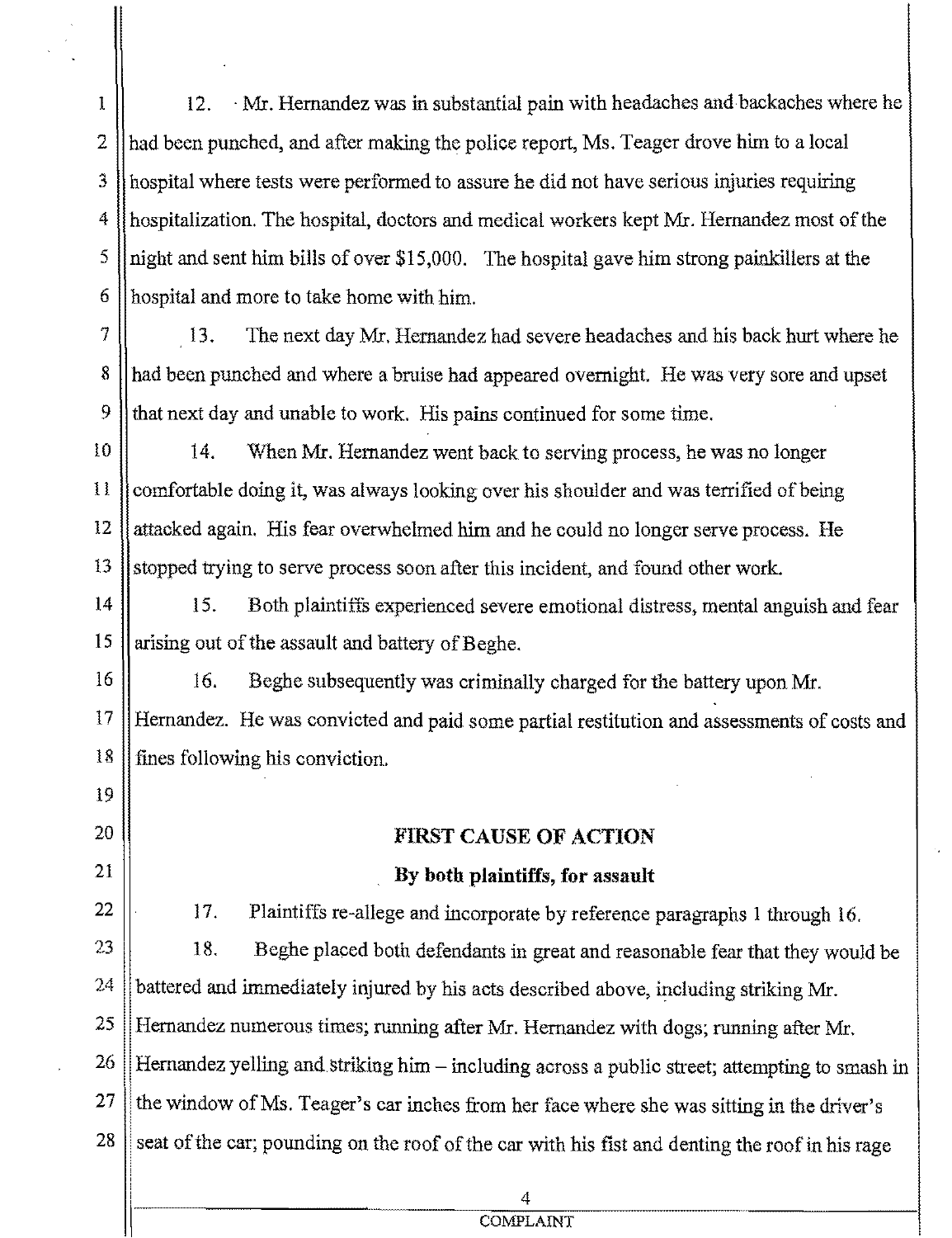1 || after failing to smash the window.

12

24

2 || 19. Plaintiffs reasonably anticipated that they would be immediately injured by 3 Beghe and the dogs he set upon them, and fled to avoid injury in the case of Ms. Teager and 4 further injury in the case of Mr. Hernandez.

5 20. Plaintiffs eXperienced severe emotional distress, mental anguish and fear due 6 to the assaults by Beghe. Plaintiff Hernandez also suffered loss of income and loss of 7 potential work opportunity arising out of such fear, mental anguish and injury. Ms. Teager 8 also suffered damage to her car.

9 21. Plaintiffs each accordingly seek compensatory damages in the amount of at 10 least \$500,000. Plaintiffs also seek punitive damages for the outrageous, willful and 11 malicious conduct by Beghe, in an amount to be determined at trial.

#### 13 || SECOND CAUSE OF ACTION

### 14 || By plaintiff Hernandez for battery

15 22. Plaintiffs re-allege and incorporate by reference paragraphs 1 through 21. 16 23. Beghe intentionally struck Mr. Hernandez numerous times. Mr. Hernandez did 17 || not consent to being touched  $-$  much less beaten by Beghe. The beating by Beghe caused 18 Mr. Hernandez substantial physical and emotional harm and mental anguish, resulting in 19 medical bills in excess of\$15,000, loss of income, loss of future job opportunity and causing 20  $\|\lim$  to acquire other work for fear of further battery.

21 24. . Plaintiff Hernandez accordingly seeks compensation for his injuries in the 22 || amount of at least \$500,000. Plaintiff Hernandez also seeks punitive damages in an amount 23  $\parallel$  to be determined at trial.

## 25 || PRAYER FOR RELIEF

26 | Plaintiffs accordingly pray for the following relief:

27 | 1. For compensatory damages in the amount of at least \$500,000 to Mr. 28 **Hernandez and \$500,000 to Ms. Teager.** 

> 5 COMPLAINT